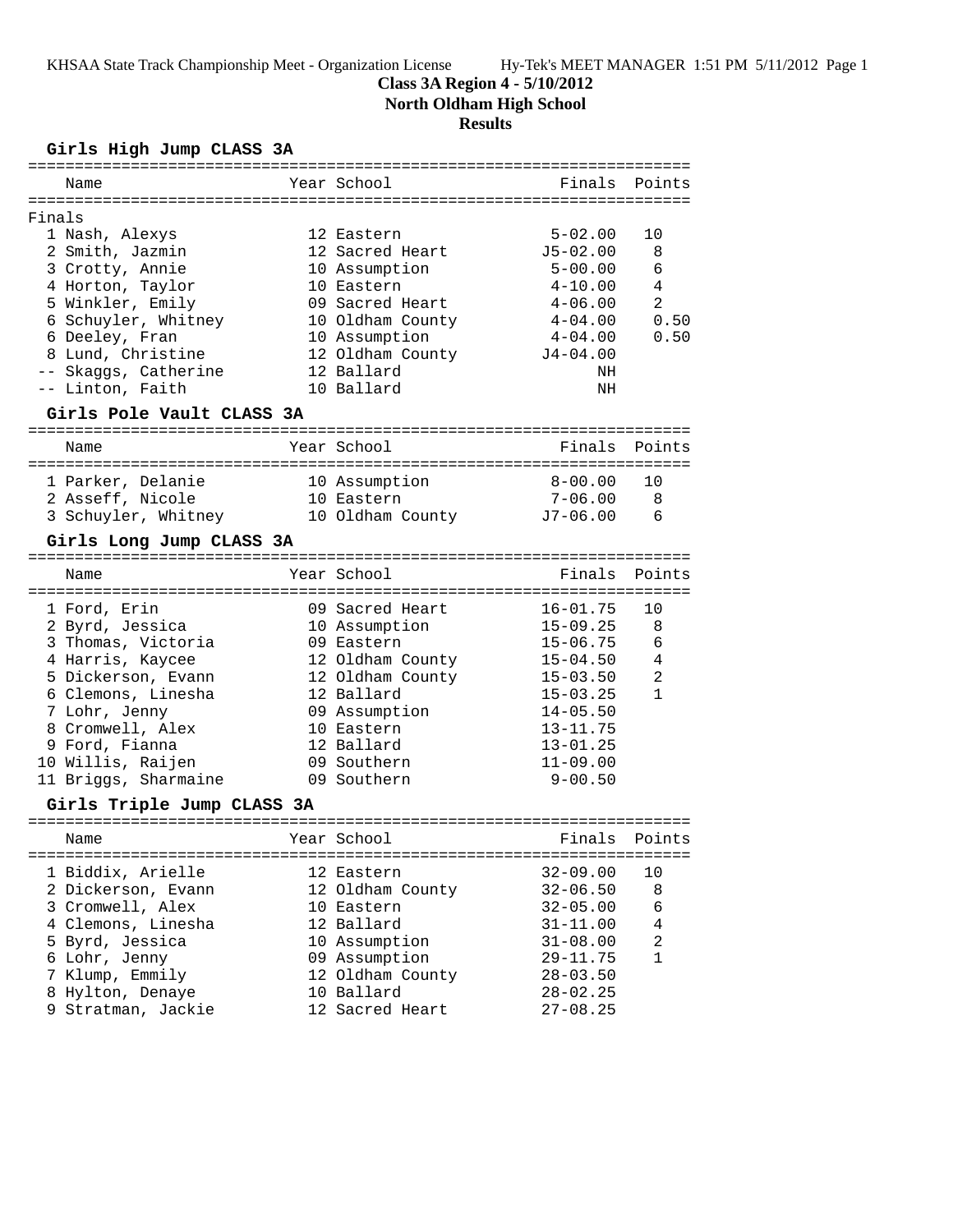KHSAA State Track Championship Meet - Organization License Hy-Tek's MEET MANAGER 1:51 PM 5/11/2012 Page 2

**Class 3A Region 4 - 5/10/2012**

**North Oldham High School**

# **Results**

### **Girls Shot Put CLASS 3A**

|                          | Name                                       |  | Year School                          | Finals                       | Points       |  |  |  |
|--------------------------|--------------------------------------------|--|--------------------------------------|------------------------------|--------------|--|--|--|
|                          |                                            |  |                                      |                              |              |  |  |  |
|                          | 1 Grant, Alexandria                        |  | 12 Fern Creek                        | $37 - 03.00$                 | 10           |  |  |  |
|                          | 2 Ruffin, Daijia                           |  | 10 Sacred Heart<br>11 Ballard        | $35 - 03.00$<br>$33 - 07.75$ | 8<br>6       |  |  |  |
|                          | 3 West, Autumn                             |  |                                      | $29 - 11.75$                 | 4            |  |  |  |
|                          | 4 Singleton, Jatora<br>5 Jackson, Victoria |  | 11 Waggener<br>10 Ballard            | $28 - 06.00$                 | 2            |  |  |  |
|                          |                                            |  |                                      |                              | $\mathbf{1}$ |  |  |  |
|                          | 6 Wheat, Brittney                          |  | 10 Assumption                        | $26 - 09.75$                 |              |  |  |  |
|                          | 7 Ackles, Mallory                          |  | 11 Oldham County<br>10 Sacred Heart  | $25 - 05.50$<br>$25 - 03.50$ |              |  |  |  |
|                          | 8 Scheiber, Christine<br>9 Smith, Tashina  |  | 12 Eastern                           | $24 - 09.00$                 |              |  |  |  |
|                          | 10 Waldridge, Mackenzie                    |  | 11 Oldham County                     | $24 - 02.25$                 |              |  |  |  |
|                          | 11 Fitzhugh, Anna                          |  | 09 Assumption                        | $23 - 02.00$                 |              |  |  |  |
|                          | 12 White, Netarra                          |  | 10 Eastern                           | $20 - 06.00$                 |              |  |  |  |
|                          | 13 Price, Sydney                           |  | 10 Waggener                          | $20 - 04.00$                 |              |  |  |  |
|                          |                                            |  |                                      |                              |              |  |  |  |
|                          | Girls Discus Throw CLASS 3A                |  |                                      |                              |              |  |  |  |
|                          | Name                                       |  | Year School                          | Finals                       | Points       |  |  |  |
|                          | 1 Grant, Alexandria                        |  | 12 Fern Creek                        | $125 - 01$                   | 10           |  |  |  |
|                          | 2 West, Autumn                             |  | 11 Ballard                           | 96-06                        | 8            |  |  |  |
|                          | 3 Ackles, Mallory                          |  | 11 Oldham County                     | 91-00                        | 6            |  |  |  |
|                          | 4 Lindsey, Shauna                          |  | 12 Sacred Heart                      | 77-01                        | 4            |  |  |  |
|                          | 5 Beavin, Samantha                         |  | 10 Sacred Heart                      | 74-03                        | 2            |  |  |  |
|                          | 6 Smith, Tashina                           |  | 12 Eastern                           | $71 - 11$                    | $\mathbf{1}$ |  |  |  |
|                          | 7 White, Netarra                           |  | 10 Eastern                           | $67 - 06$                    |              |  |  |  |
|                          | 8 Wheat, Brittney                          |  | 10 Assumption                        | $65 - 02$                    |              |  |  |  |
|                          | 9 Jackson, Victoria                        |  | 10 Ballard                           | $61 - 06$                    |              |  |  |  |
|                          | 10 Waldridge, Mackenzie                    |  | 11 Oldham County                     | $59 - 10$                    |              |  |  |  |
|                          | Boys High Jump CLASS 3A                    |  |                                      |                              |              |  |  |  |
|                          | Name                                       |  | Year School                          | Finals                       | Points       |  |  |  |
|                          | 1 Swabek, Cody                             |  | 10 Trinity                           | $6 - 02.00$                  | 10           |  |  |  |
|                          | 2 Beattie, Jocari                          |  | 11 Eastern                           | J6-02.00                     | 8            |  |  |  |
|                          | 3 Rogers, Osha                             |  | 10 Eastern                           | $5 - 10.00$                  | 6            |  |  |  |
|                          | 4 Scalf, Jason                             |  | 12 Oldham County                     | $5 - 08.00$                  | 4            |  |  |  |
|                          |                                            |  |                                      |                              |              |  |  |  |
| Boys Pole Vault CLASS 3A |                                            |  |                                      |                              |              |  |  |  |
|                          | Name                                       |  | Year School<br>--------------------- | Finals                       | Points       |  |  |  |
|                          | 1 Barber, Quinn                            |  | 12 Eastern                           | $9 - 06.00$                  | 10           |  |  |  |
|                          | 2 Boykin, Brennan                          |  | 11 Eastern                           | $9 - 00.00$                  | 8            |  |  |  |
|                          | Boys Long Jump CLASS 3A                    |  |                                      |                              |              |  |  |  |
|                          | Name                                       |  | Year School                          | Finals                       | Points       |  |  |  |
|                          |                                            |  | 10 Trinity                           | $22 - 03.50$                 | 10           |  |  |  |
|                          | 1 Swabek, Cody<br>2 Spaulding, Brian       |  |                                      | $21 - 11.50$                 | 8            |  |  |  |
|                          | 3 Beattie, Jocari                          |  | 12 Eastern<br>11 Eastern             | $21 - 06.00$                 | 6            |  |  |  |
|                          |                                            |  | 10 Southern                          | $20 - 05.75$                 | 4            |  |  |  |
|                          | 4 Malone, Jawon                            |  |                                      |                              |              |  |  |  |